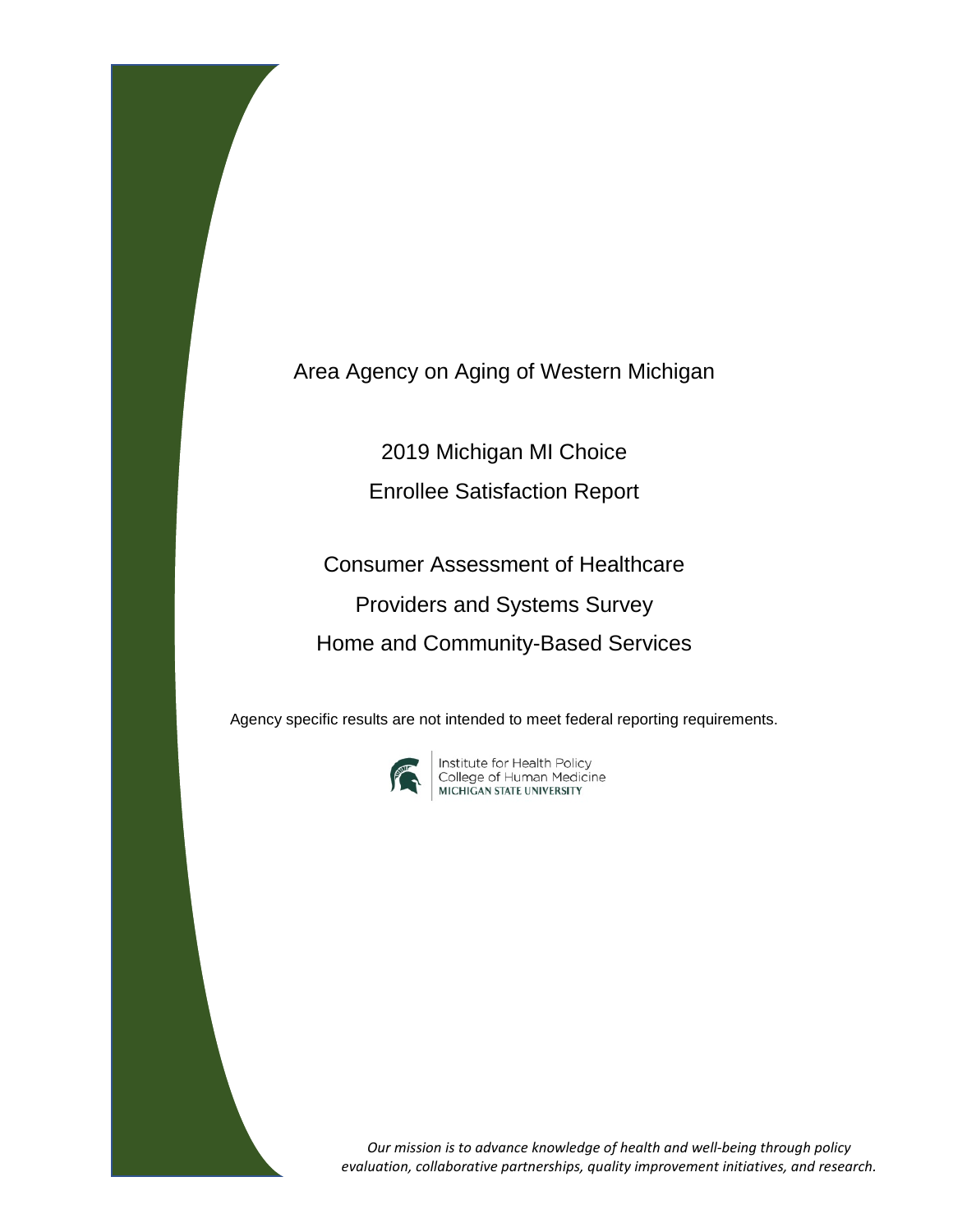

#### **Introduction**

The goal of the MI Choice Enrollee Satisfaction Survey is to provide performance feedback that is actionable and that will aid in improving patient-centered service delivery. The CAHPS Home and Community-Based Services Survey was selected because (1) it is the most widely used survey with benchmarking and standardized questions for assessing patient experiences in the United States, (2) the survey tool and technical guidance is publicly available from the Agency for Healthcare Research and Quality, (3) the survey has a strong track record of rigorous scientific development and testing to ensure reliability and validity, and (4) the survey is commonly used as the federal reporting standard to the Centers for Medicaid and Medicaid Services.

## Methodology

There were 8,729 enrollees who met the following criteria for the sampling frame: (1) enrolled in the MI Choice program for at least three months between February and April 2019; (2) had at least one claim during that time period; (3) 18 years of age or older; and (4) did not participate in the 2018 MI Choice Enrollee Satisfaction Survey. A random number methodology per agency was then applied resulting in 3,417 enrollees being including in the telephone sample frame. The sampling frame for the Area Agency on Aging of Western Michigan was 235 with 40 completed surveys.

Prior to the survey administration, a pre-notification letter was sent informing enrollees to anticipate a telephone call. Enrollees were assured that the survey was being sponsored by the State of Michigan and answers kept confidential by Michigan State University.

MI Choice enrollees completed the telephone survey from May to September 2019. The survey was considered viable for inclusion if the respondent answered three cognitive screening questions with valid responses: (1) Does someone come into your home to help you? (2) How do they help you? and (3) What do you call them?

Survey results were standardized to a 100-point scale with mean scores calculated in accordance with the Technical Assistance Guide for Analyzing Data from the CAHPS Home and Community-Based Services Survey. Less than five percent of the respondents opted to use the alternative responses where options are presented as "mostly yes" or "mostly no" instead of a more cognitively challenging Likert-type scale. The alternative responses were also converted to the standardized scale.

Statewide and agency specific calculations are provided within this report. Please note that agency results are informational only and not intended for federal reporting. Official reporting of CAHPS results requires 100 valid surveys per unit of analysis completed by an approved vender. Cells under five were either suppressed or excluded from presentation because of the instability of reporting small numbers.

## **Demographics**

Area Agency on Aging of Western Michigan respondents were more likely to be female and less educated when compared to the statewide demographic profile (72.5% vs. 66.9% and 46.2%; vs. 56.6% respectively) as shown in Table 1.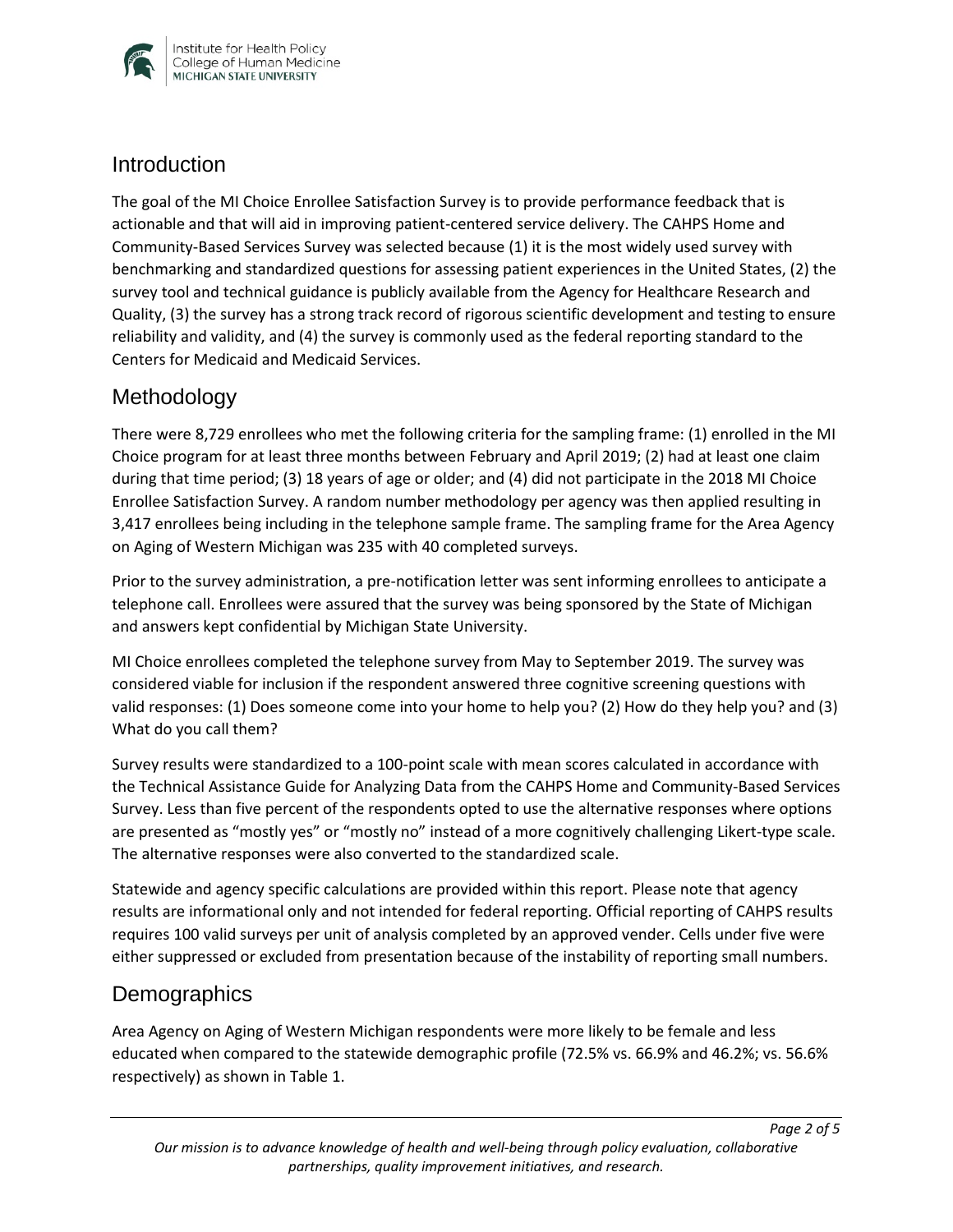

| DENIUSIAPHIUS          |                      |              |     |                                   |                |  |  |  |
|------------------------|----------------------|--------------|-----|-----------------------------------|----------------|--|--|--|
| <b>Demographics</b>    | <b>Response</b>      | <b>State</b> |     | <b>Western</b><br><b>Michigan</b> |                |  |  |  |
|                        |                      | %            | #   | %                                 | #              |  |  |  |
| Age                    | 18-64 years old      | 40.3         | 242 | 37.5                              | 15             |  |  |  |
|                        | 65+ years old        | 59.7         | 359 | 62.5                              | 25             |  |  |  |
| <b>Gender</b>          | Female               | 66.9         | 402 | 72.5                              | 29             |  |  |  |
|                        | Male                 | 33.1         | 199 | 27.5                              | 11             |  |  |  |
| <b>Education Level</b> | High School or Less  | 56.6         | 328 | 46.2                              | 18             |  |  |  |
|                        | Some College or More | 43.4         | 252 | 53.8                              | 21             |  |  |  |
| Race                   | White                | 71.0         | 427 | 75.0                              | 30             |  |  |  |
|                        | <b>Black</b>         | 18.8         | 113 | S                                 | $\overline{2}$ |  |  |  |
|                        | Hispanic             | 3.0          | 18  | S                                 | 4              |  |  |  |
|                        | Other                | 5.2          | 31  | S                                 | 3              |  |  |  |
|                        | Unknown              | 2.0          | 12  | S                                 | $\mathbf{1}$   |  |  |  |
| <b>Mental Health</b>   | Scale from 1-100     | 59.5         | 595 | 57.5                              | 40             |  |  |  |
| <b>Overall Health</b>  | Scale from 1-100     | 47.9         | 587 | 45.3                              | 38             |  |  |  |

## **Table 1 Demographics**

*'s' indicated suppressed due to cell size less than 5.* 

## **Results**

The CAHPS survey asks 46 questions which can be grouped into 11 domains of objective and actionable information for quality improvement. These domains address issues such as unmet need, physical safety, helpfulness of the case manager, the quality of the patient-caregiver relationship, and the respondent's feelings of self-determination. CAHPS domain results are presented in Table 2.

Area Agency on Aging of Western Michigan scored at least five-percentage points lower than the state average on Choosing Services that Matter to You (85.3% vs. 90.9%). The remaining CAHPS domains were within five-percentage points of the overall result.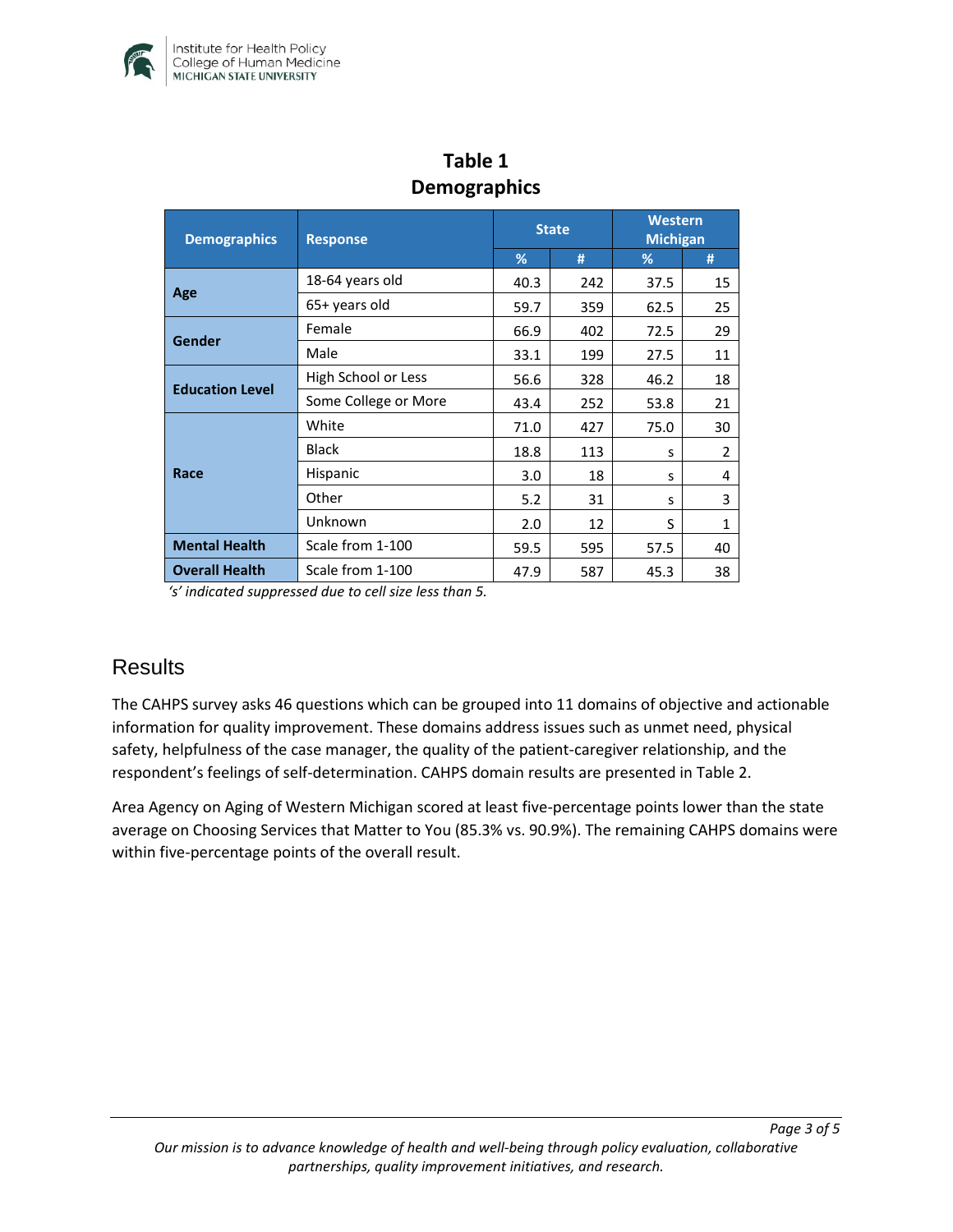

| <b>Category</b>                                                     | <b>Question</b>                                                                    |      | <b>Western</b><br><b>Percent</b><br>$n=40$ |
|---------------------------------------------------------------------|------------------------------------------------------------------------------------|------|--------------------------------------------|
| <b>Global Ratings</b><br><b>Measures</b>                            | <b>Category Score</b>                                                              |      | 96.4                                       |
|                                                                     | Global Rating of Personal Assistance and Behavioral Health Staff                   |      | 93.6                                       |
|                                                                     | <b>Global Rating of Case Manager</b>                                               |      | 95.4                                       |
| <b>Recommendation</b><br><b>Measures</b>                            | <b>Category Score</b>                                                              | 93.3 | 97.0                                       |
|                                                                     | Recommendation of Personal Assistance and Behavioral Health Staff                  |      | 94.6                                       |
|                                                                     | Recommendation of Case Manager                                                     | 92.9 | 96.5                                       |
| <b>Staff are reliable</b><br>and helpful                            | <b>Category Score</b>                                                              | 92.4 | 93.0                                       |
|                                                                     | Staff come to work on time                                                         | 93.3 | 95.0                                       |
|                                                                     | Staff work as long as they are supposed to                                         | 95.4 | 90.2                                       |
|                                                                     | Someone tells you if staff cannot come                                             | 85.8 | 75.0                                       |
|                                                                     | Staff make sure you have enough privacy for dressed, shower,<br>bathing            | 93.3 | 97.5                                       |
| <b>Staff listen and</b><br>communicate<br>well                      | <b>Category Score</b>                                                              | 94.9 | 96.1                                       |
|                                                                     | Staff treat you with courtesy and respect                                          | 97.0 | 96.7                                       |
|                                                                     | Staff explanations are easy to understand                                          | 92.9 | 97.7                                       |
|                                                                     | Staff treat you the way you want them to                                           | 95.3 | 94.8                                       |
|                                                                     | Staff explain things in a way that is easy to understand                           | 94.8 | 95.7                                       |
|                                                                     | Staff know what kind of help you need with everyday activities                     | 96.6 | 96.9                                       |
| <b>Case Manager is</b><br><b>Helpful</b>                            | <b>Category Score</b>                                                              | 94.5 | 95.2                                       |
|                                                                     | Able to contact this case manager when needed                                      | 97.8 | 97.8                                       |
|                                                                     | Case manager helped when asked for help with getting or fixing<br>equipment        |      | 93.2                                       |
|                                                                     | Case manager helped when asked for help with getting other<br>changes to services  | 91.4 | 94.6                                       |
| <b>Choosing the</b><br><b>Services that</b><br><b>Matter to You</b> | <b>Category Score</b>                                                              | 90.9 | 85.3                                       |
|                                                                     | Person-centered service plan included all of the things that are<br>important      | 86.5 | 80.9                                       |
|                                                                     | Staff knows what's on the service plan, including the things that are<br>important | 95.4 | 89.8                                       |

# **Table 2 2019 MI Choice Enrollee Satisfaction Survey**